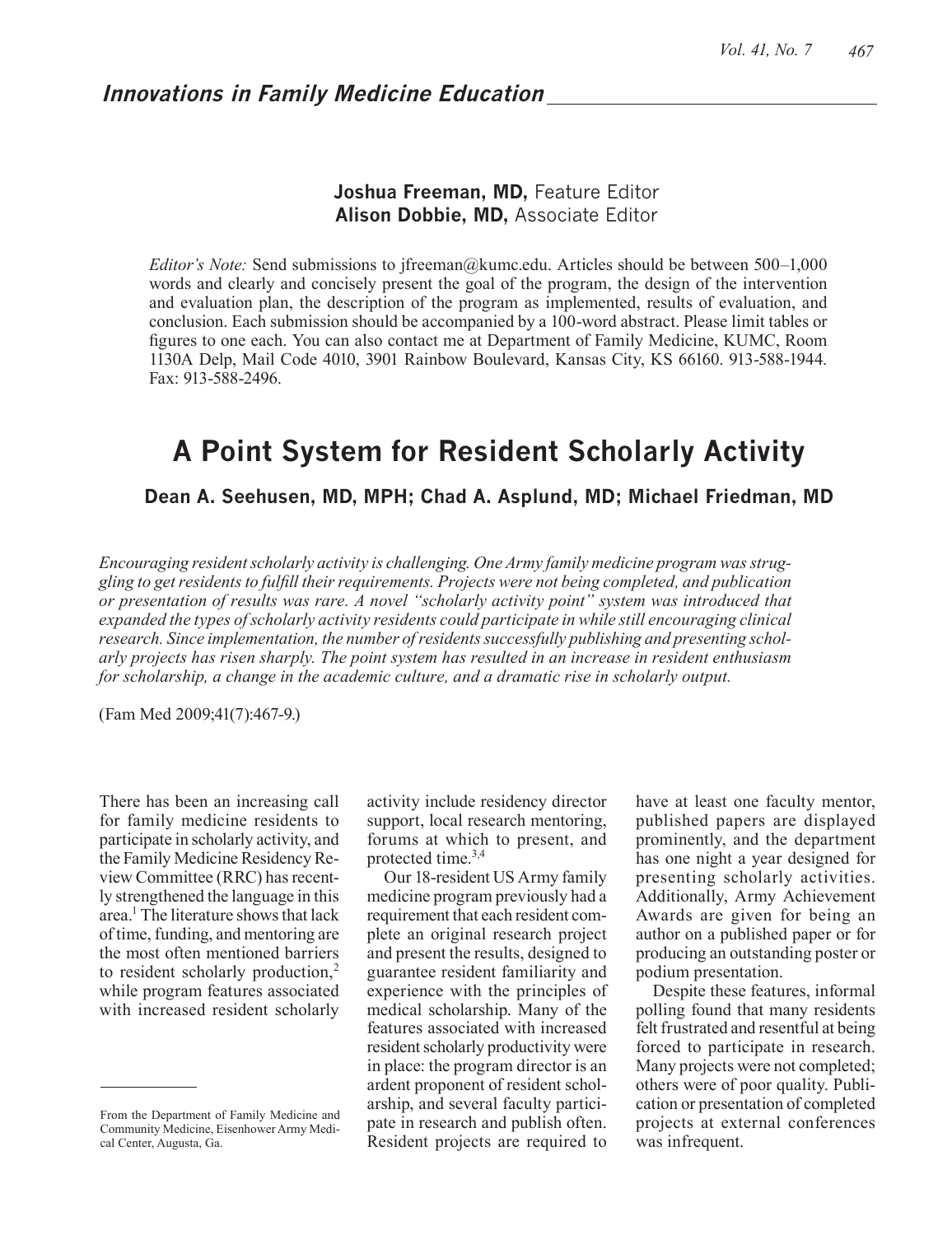#### *Intervention*

To address these issues, a new system for resident research was announced in July 2006 and fully implemented in July 2007. In this new system, a resident is required to accumulate 10 "scholarly activity points." This system recognized a wider variety of activities as scholarship; any of the four types of scholarship described by Boyer discovery, integration, application and teaching—can potentially earn points.<sup>5</sup> However, the point system was weighted in such a way as to encourage residents to participate in the scholarship of discovery. Residents were now free to collaborate with each other, as well as faculty, on projects.

Table 1 shows the basic outline of the point system. Because projects that represent the scholarship of discovery are awarded up to 7 points, and submission of results for publication or presentation would be awarded up to 5 and 3 points, the ideal way to earn 10 points is still to complete an original research project and share the results with an audience of peers. Because other scholarly projects earn fewer points, they require completion of multiple projects. The exact number of points earned for a project is de-

termined by the research director, program director, and the faculty mentor. For projects involving collaboration, full points can be given to each resident, or points can be assigned based on each resident's level of contribution.

#### *Evaluation*

During the preceding 4 years under the previous requirement, an average of 2.5 resident projects per year were published or presented. This included a total of four papers in the peer-reviewed medical literature; five poster or podium presentations at regional, national, or international medical conferences; and one book section. A mean of 2.0 residents per year had at least one project published or presented.

In the first year of the point system, 17 projects with resident authors were accepted for publication or presentation. Two posters and six podium presentations were accepted to scientific conferences. Four publications were accepted to peer-reviewed journals, and five book sections or chapters had residents as authors. Seven different residents accounted for these 17 projects.

The system is now in its second year, and the trend has continued.

Halfway through the year, residents have two publications accepted to the peer-reviewed literature plus six book sections. Five posters and one podium presentation have been accepted to national conferences. Two posters have won first place awards at American Academy of Family Physicians-sponsored conferences. Thirteen different residents have contributed to these successes. Six research projects with residents as principal or associate investigators are at various stages of completion.

#### **Discussion**

Implementation of a point system represents a novel method of encouraging resident scholarly activity. A literature search utilizing various combinations of the terms "resident," "scholarship," "research," "point system," and "scholarly activity" did not produce any references describing such an approach.

There are several reasons why a point system might encourage resident productivity. First, the system allows residents to pursue their own interests rather than being told what type of scholarly activity to participate in. Whereas residents were not previously allowed to collaborate with each other, they are now en-

#### Table 1

Maximum Number of Points Given for Particular Types of Scholarly Activity

| Type of Scholarly Activity                                                                                                    | Maximum # of<br>Points Awarded |
|-------------------------------------------------------------------------------------------------------------------------------|--------------------------------|
| Completion of an IRB-approved research project or a well-conducted quality improvement project.                               |                                |
| Acceptance (to peer review) of a manuscript describing a case report, clinical review, research project to a medical journal. |                                |
| Publication of a book chapter or section.                                                                                     |                                |
| Submission and acceptance of a podium or poster presentation at a regional, national, or international medical conference.    |                                |
| Publication of a letter to the editor in a peer-reviewed medical journal.                                                     |                                |
| Publications for the lay public, such as newspaper articles, on medical topics.                                               |                                |
| Submission without acceptance of a presentation at a regional, national, or international medical conference.                 |                                |
| Presentation of a podium or poster presentation at the department or hospital Resident Research Day.                          |                                |
| Other activities deemed acceptable by the research director and residency program director.                                   | As assigned                    |

The exact number of points given for a project is dependent upon factors including the number of residents collaborating on the project, the amount of effort put forth per resident, and the complexity of the project.